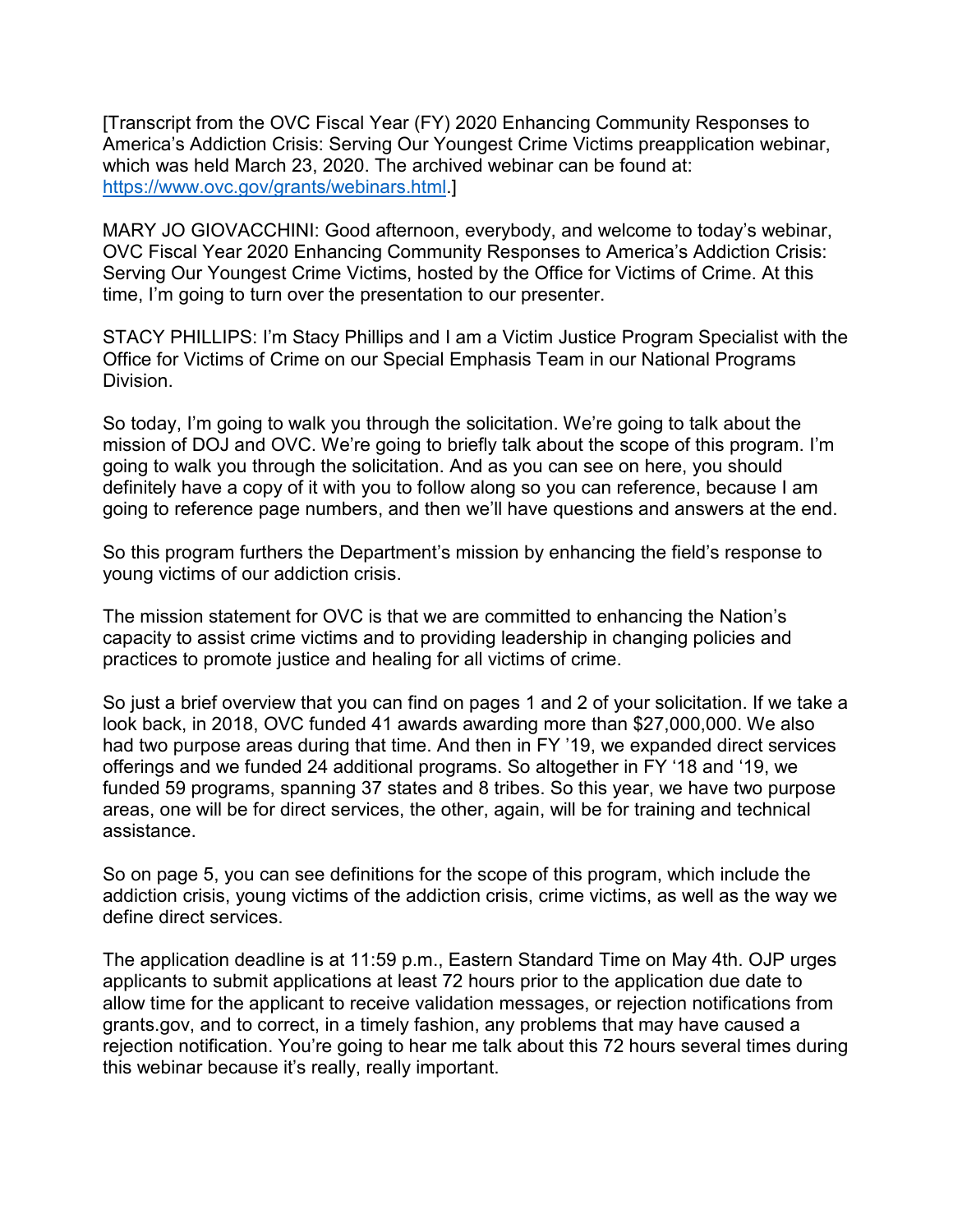So as for the program description on page 5, you can find an overview. This program will provide funding to support: 1., direct services to children and youth to our crime victims as a result of the nation's addiction crisis, and 2., training in technical assistance for the direct services grantees.

 Also on page 5, you can find detailed information regarding Purpose Area 1. The grantees other types of therapy; advocacy; trauma-informed treatment; support groups; and case management. You will also build a seamless response to children and families, from treatment and recovery so that grantees may refer family members or caregivers to will support children, youth, and their caregivers, either directly or through a partner, with ongoing services, such as mental health treatments including individual counseling and identification and initial response, to ongoing support services and interventions to longer term follow-up. You will also be expected to work in partnership with local communitybased victim service agencies as well as agencies that are dedicated to substance abuse addiction treatment and recovery services that are not provided through this grant. Children and youth will be eligible for services in this program regardless of their caregiver's acceptance of services targeted for caregivers.

 In Purpose Area 2 for training and technical assistance, this information can be found on page 6. The technical assistance provider will assist direct service grantees with successful program implementation and they will also work in partnership with OVC and other organizations to provide national scope expertise and support in the areas of victim services and programs that support young victims impacted by addiction.

 with minors post-award as well. You will be required to ensure that any staff, partner staff, impacted by crime victimization and substance abuse (particularly of a parent or and the OVC Technical Assistance Provide. And you will be required to provide direct So on page 6, we have what we're calling Mandatory Program Requirements. Grantees will be required to, 1., submit to OVC the policies and procedures guiding the provision of direct services to young victims and their families, including maintaining confidentiality, protecting personally identifiable information, as well as ensuring staff suitability to work or service providers working with youth victims are trained to work with children and youth caregiver). You'll be required to ensure that the Project Coordinator and other key staff participate in required teleconference and in-person trainings with OVC, other grantees, services to children and youth without requiring their parents' or caregiver's participation in treatment and services.

The primary goal of this program is to provide direct services and support to children and youth who are crime victims as a result of the addiction crisis.

On page 6, you can find the Direct Service Objectives for Purpose Area 1. They are to increase the quality and quality of direct services, including treatment for infants suffering from neonatal abstinence syndrome, and support to children, youth, and their caregivers; provide assistance or referrals to other essential services for young victims and their families or caregivers; collaborate with and provide training to local partners; improve outcomes for child and youth victims dependent on types of services provided, (for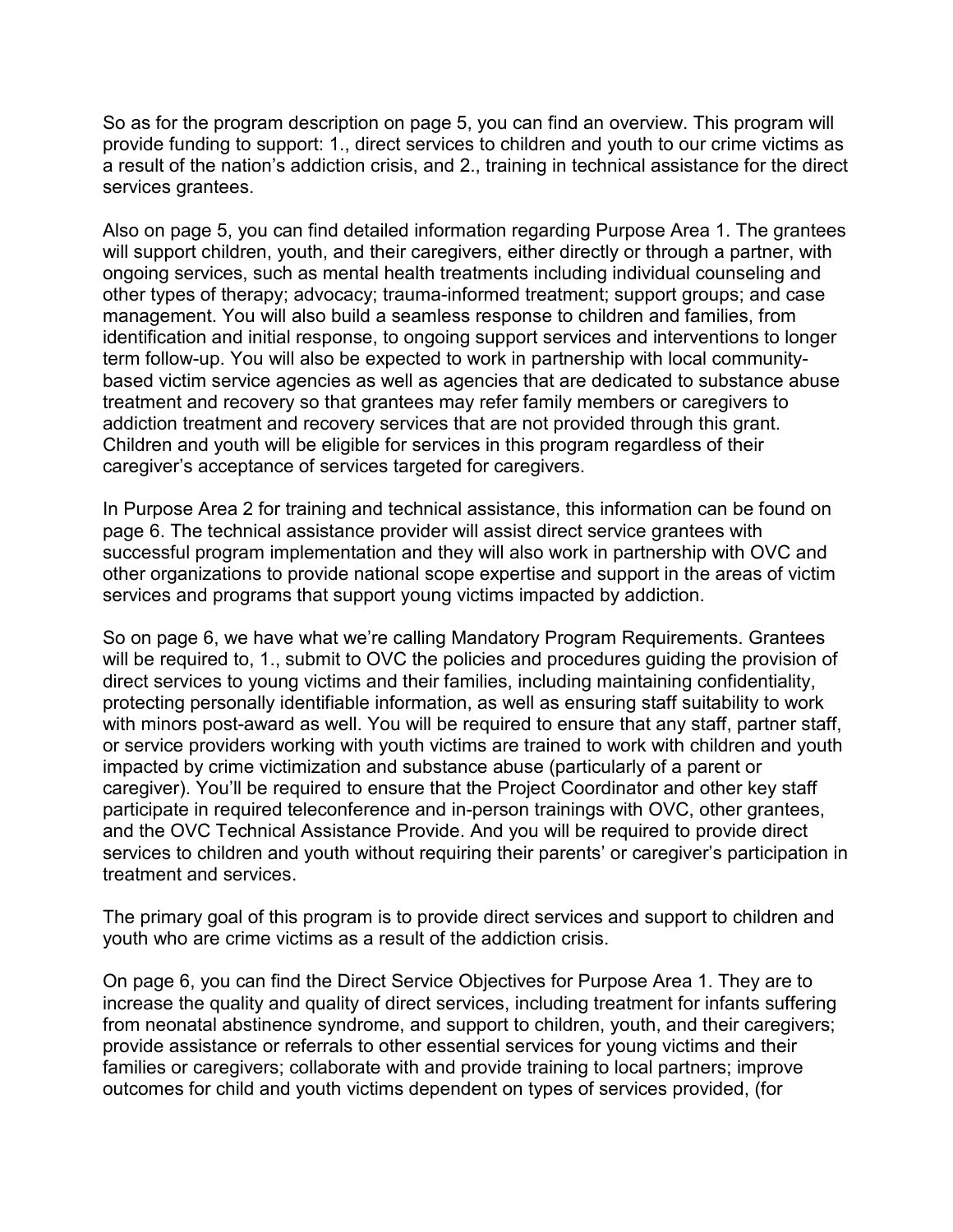example health and well-being, family stability, school outcomes); and also use local data sources to identify and address the most pressing local needs.

 services, and referral sources for young victims and their families and caregivers; aid grantees and the general public. For Purpose Area 2, the Training and Technical Assistance Provider Objectives are to deliver technical assistance to ensure that quality services are provided to children, youth, and caregivers; offer support to identify and provide other types of assistance, essential effective collaboration with, and provide training for, local partners; assist direct service grantees with documenting improved outcomes for victims; help with data collection, reporting, and use of local data sources to target the most current and pressing local needs; and share promising practices and lessons learned regularly with all funded

grantees and the general public.<br>So on page 7, you can find information regarding limited use of funds. Funding authorizations for this program limit allowable expenses to those associated with serving crime victims. Some examples include programs and services that provide awareness about victimization and the resources available to victims; direct services that provide for the needs of crime victims; and support to navigate the complex systems often associated with victimization, for example criminal justice and child welfare. Primary prevention programs are generally not permissible, but may be considered if provided within the scope of victim services.

 that rural communities face, applications that demonstrate that the individuals who are intended to benefit the grants reside in high-poverty areas or persistent poverty counties, In 2020 OJP will give priority consideration to applications that address specific challenges and applications that offer enhancement to public safety in economically distressed communities also called Qualified Opportunity Zones.

 Applicants under the poverty priority must demonstrate that individuals who are intended Applicants under the rural priority must describe what makes the geographic service area rural, using U.S. Census or other appropriate government data, how isolated the area is from needed services, and how they will address specific challenges in rural communities. to benefit reside in high-poverty areas or persistent poverty counties.

 the OJP priority areas, a high poverty area means any census track with the poverty rate STACY PHILLIPS: I apologize. I have no idea what happened. So, as I was saying, with of at least 20 percent. Persistent poverty counties means any county that has had 20 current or more of its population living in poverty over the past 30 years. For resources on Qualified Opportunity Zones and a current lift of those designated zones, see the U.S. Department of the Treasury's Resource webpage.

 So for information regarding the federal award, you can look on page 8. Purpose Area 1 is for direct services. Again, there will be up to 25 awards. The estimated maximum dollar amount for each award will be \$700,000. For Purpose Area 2, for the Technical Assistance Provider, OVC expects to make one award for up to \$1.5 million. So the total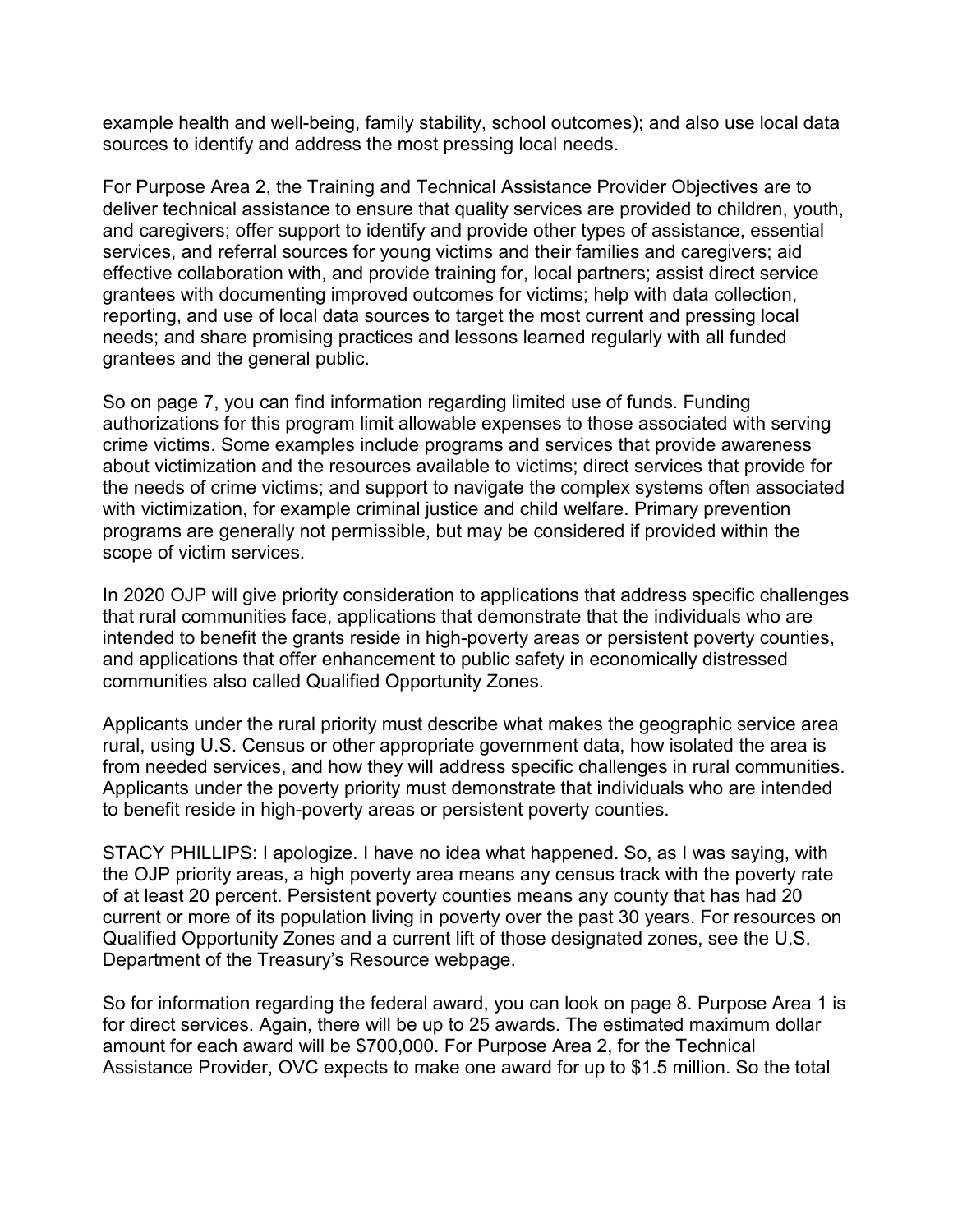amount anticipated to be awarded under this solicitation is up to \$19 million. Now up to 12 non-tribal and 12 tribal awards is what we are anticipating.

 extensions will be allowed, and the period of performance end date will be September 30, So this continued, we have all grantees will have a period of performance start date of October 1, 2020. The period of performance duration will be approximately 36 months, no 2023.

 special condition from the grant award. Applicants should note that if funding is awarded, the grantee may not obligate, expend, or draw down funds until the Office of the Chief Financial Officer has approved the budget and budget narrative and a Grant Adjustment Notice has been issued to remove this

Under this solicitation, only one application by any particular applicant entity will be considered. An entity may, however, be proposed as subrecipient or subgrantee in more than one application.

All awards are subject to the availability of appropriated fund and to any modifications or additional requirements that may be imposed by law.

 instrument of financial assistance. The awarding agency maintains an oversight and So for Purpose Area 1: Direct Services awards will be made as grants. That is the legal monitoring role, without substantial involvement with the awarding agency.

For Purpose Area 2 for the Technical Assistance Provider, the award will be made as a Cooperative Agreement. So there will be substantial involvement between the awarding agency and recipient during the performance period. The awarding agency closely participates in the performance of the program. You can see the "Administrative, National Policy, and Other Legal Requirements" section of the OJP Grant Application Resource Guide for more information.

 Part 200 Uniform Requirements can be found on page 9. General information about Part 200 Uniform Requirements that apply to the award recipient and any subrecipients and subawards can be found also in the OJP Grant Application Resource Guide. Applicants may also review the DOJ Grants Financial Guide.

 capacity to serve young crime victims affected by the addiction crisis, and institutions of higher education (including tribal institutions of higher education). So for Eligibility, this can be found on page 1. The following entities are eligible to apply: States and territories; units of local government; federally recognized Indian tribes; nonprofit, nongovernmental victim and social service organizations with the capacity to serve young crime victims affected by the addiction crisis; for-profit organizations with the

Grantees who received funding in 2018 or 2019 awards under *OVC's Enhancing Community Responses to the Opioid Crisis: Serving Our Youngest Crime Victims* program may be eligible for this FY 2020 program if their new proposed project serves a different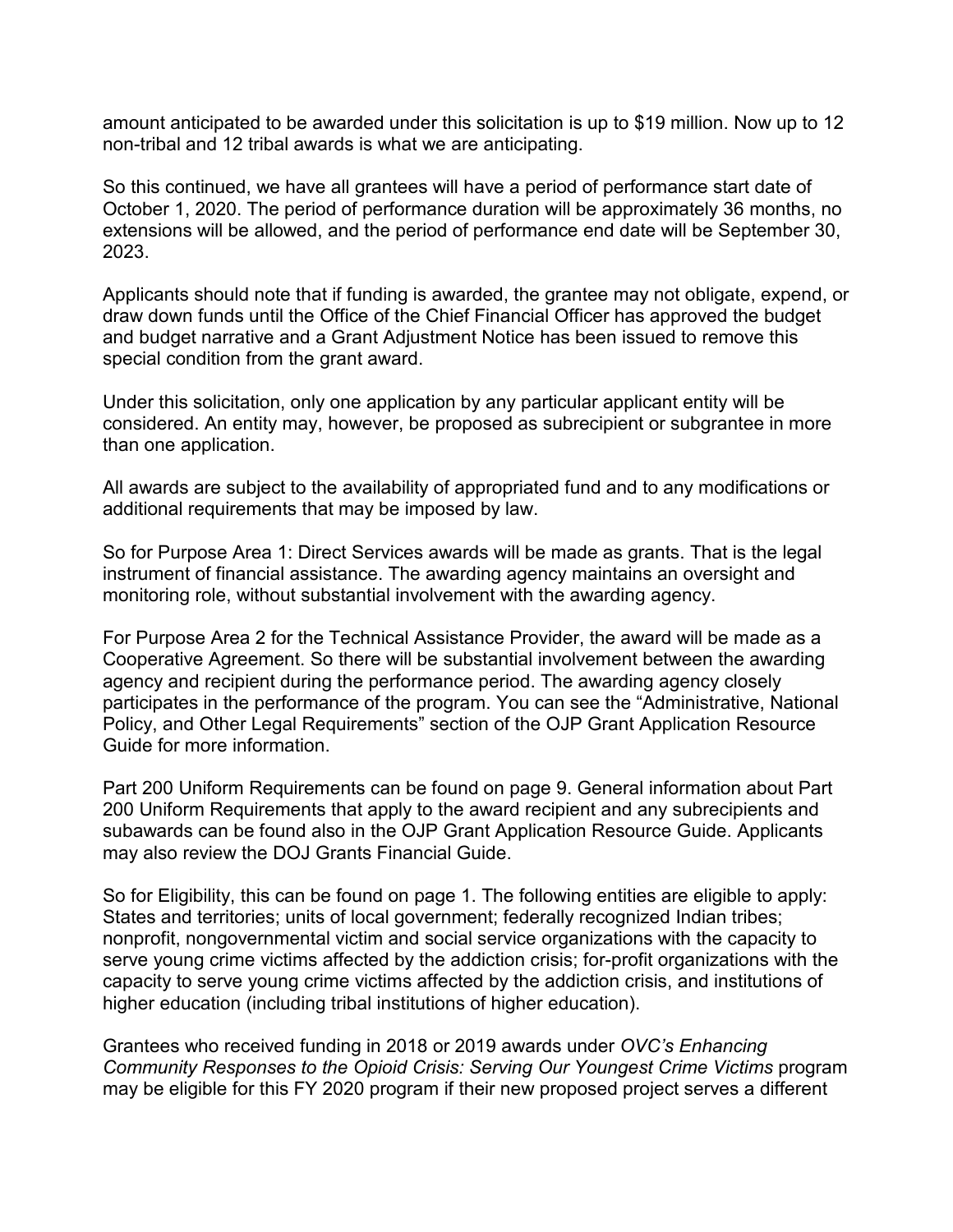geographic area or justifies an expanded scope or quantity of services to the original population.

 All recipients and subrecipients, including any for profit organization, must forgo any profit or management fee.

 Under the solicitation, only one application by any particular applicant entity will be considered. An entity may, however, be proposed as a subrecipient or subgrantee in more than one application.

 All awards are subject to the availability of appropriated funds and to any modifications or additional requirements that may be imposed by law.

 included to meet basic minimum requirements to advance to peer review and receive design and implementation; capabilities and competencies; plan for collecting narrative, and MOUs. All these documents are referenced on pages 11 through 14, and Applications must include the following. And this information can be found on pages, 9 through 15 and again on 16 through 17. The following application elements must be consideration for funding, that's as a project narrative; statement of the problem; project performance measurement data; budget detail worksheet and narrative. If you do not submit documents noted with an asterisk, the application will not be considered for funding. This is very important. The following information has to be included in your application. We say this because these items are required and scored during the application process, and if you do not have these documents in your application, your application will not be considered for funding, and there is no way around it. So please, again, make sure that you include the project narrative, budget detail worksheet and described in the solicitation. Review Criteria is noted on page 17. If you have any questions regarding these documents, please ask.

 The following things that are listed on this slide, this can also be found on pages 21 through 22. So please review the checklist on the solicitation.

 GMS profile prior to applying. You need to make sure that the amount of federal funding requested on the SF-424 matches the total amount of federal funding requested in your representative on the form is someone who has the authority to accept a federal award On page 10, you can find information regarding the SF-424. GMS takes information from the applicant's profile to populate the fields on the SF-424 form. An applicant with a current active award must ensure its GMS profile is current. If the profile is not current, the applicant should submit a Grant Adjustment Notice, or GAN, updating information on its preliminary budget. You need to make sure that the individual identified as the authorized and all of its obligations on behalf of your tribe or organization. First time applicants should attach official legal documents to their application, whether this is articles of incorporation, 501(c)(3) status documentation, organizational letterhead, to confirm the legal name, address, and employee identification number entered into the SF-424. And as a reminder for current OJP grantees, if your tribe or organization has had a change in its legal name or mailing address since you last received an award, please submit a grant adjustment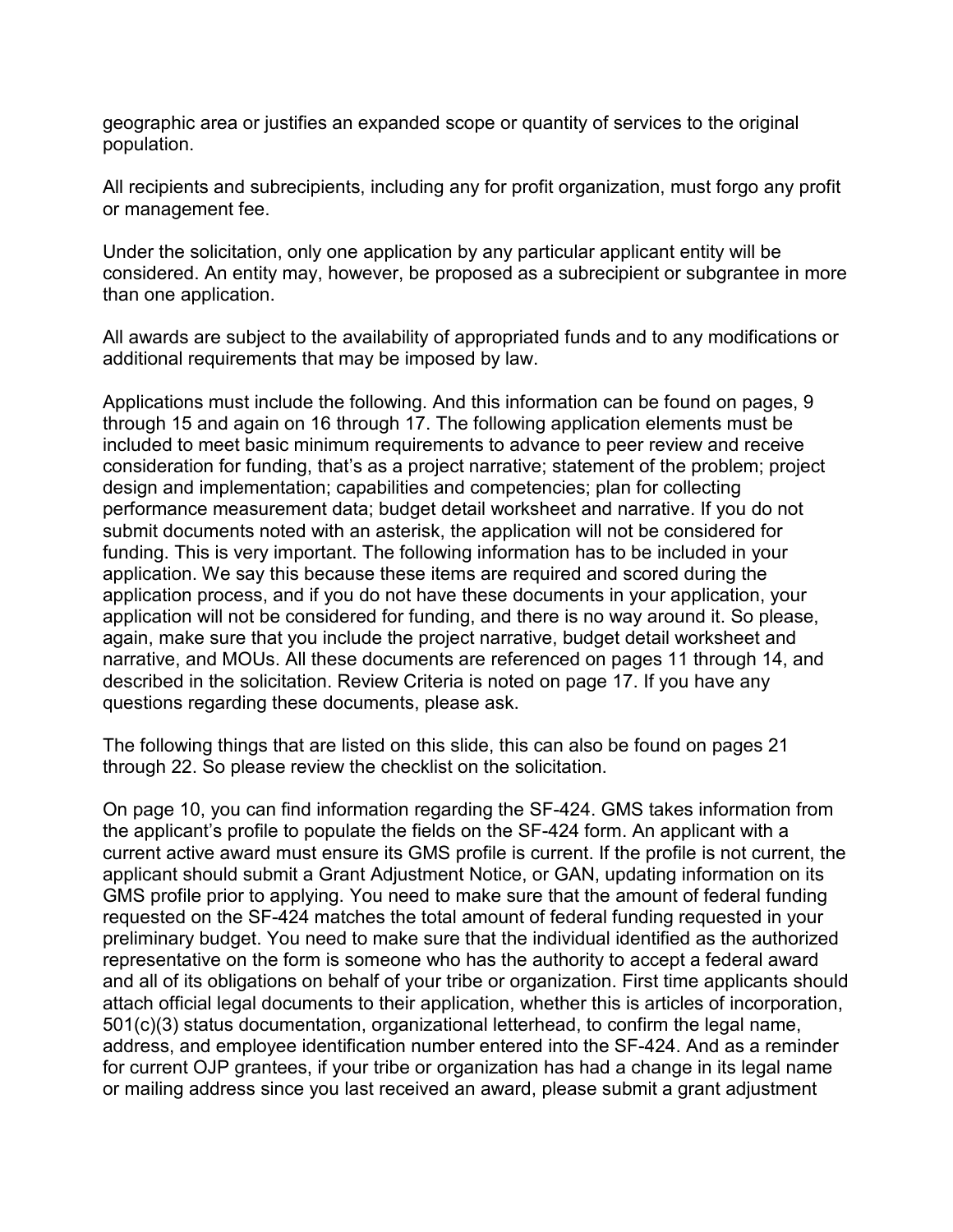notice to update that information as soon as possible so that OJP is aware of these changes. And finally, all applicants must be sure to enter a DUNS number on the SF-424.

 there must have a standard 12-point Times New Roman font, 1-inch margins, it cannot Looking at your Program Narrative Format, this can be found on page 10. Please be certain to abide by the program narrative format outlined there. It must be double-spaced, exceed 25 pages, and your pages should be numbered. If the program narrative fails to comply with these length-related restrictions, OVC may negatively consider such noncompliance in peer review and in final award decisions.

 Data Collection information can be found on pages 11 through 12, and then again on 13 through 14. This is varies by purpose area. You will report key performance measures and required client data in OVC's Performance Measurement Tool, the PMT. Applicants should review the applicable performance measures, and application should demonstrate the applicant's understanding of the performance data reporting requirement for this grant program, and detail how the applicant will gather the required data if funded.

 Information for your Budget Detail Worksheet is found here. The budget detail worksheet Detail Worksheet. Applicants should use the Excel version. Break out cost by year reflecting 36 months total of project activity. Applicants can also see the budget and the budget narrative are combined in a single document referred to as the Budget preparation and submission information section of the OJP Grant Application Resource Guide for details on the Budget Detail Worksheet, and on Budget Information and Associated Documentation such as information on proposed subawards, proposed procurement contact--contracts under awards and pre-agreement cost. For question pertaining to budget and examples of allowable and unallowable cost, see the DOJ Grant Financial Guide.

 On page 16, you can find detailed information on How to Apply. Applicants must register you submit them at least 72 hours prior. in and submit applications through [Grants.gov](https://Grants.gov). Submit applications at least 72 hours prior to the application due date. Call the [Grants.gov](https://Grants.gov) Service Support line. All applications are due May 4th by 11:59 [p.m.] Eastern Time. Applicants must register and submit all applications through [Grants.gov.](https://Grants.gov) And I strongly, strongly encourage you to make sure that

 Register or maintain registration with the System for Award Management (SAM) database well in advance upon applying. Acquire an Authorized Organization Representative [AOR] In [Grants.gov,](https://Grants.gov) all applicants should complete the following steps. Must acquire a unique entity identifier, also what's called a Data Universal Numbering Sign, a DUNS number. and [Grants.gov](https://Grants.gov) username and password. Acquire confirmation for the AOR from the E-Business Point of Contact. Search for the funding opportunity on [Grants.gov.](https://Grants.gov) Select the correct Competition ID. Access Funding Opportunity and Application Package from [Grants.gov](https://Grants.gov) and submit a valid application consistent with the solicitation by following the direction at [Grants.gov.](https://Grants.gov) Again, we strongly encourage you doing this way in advance.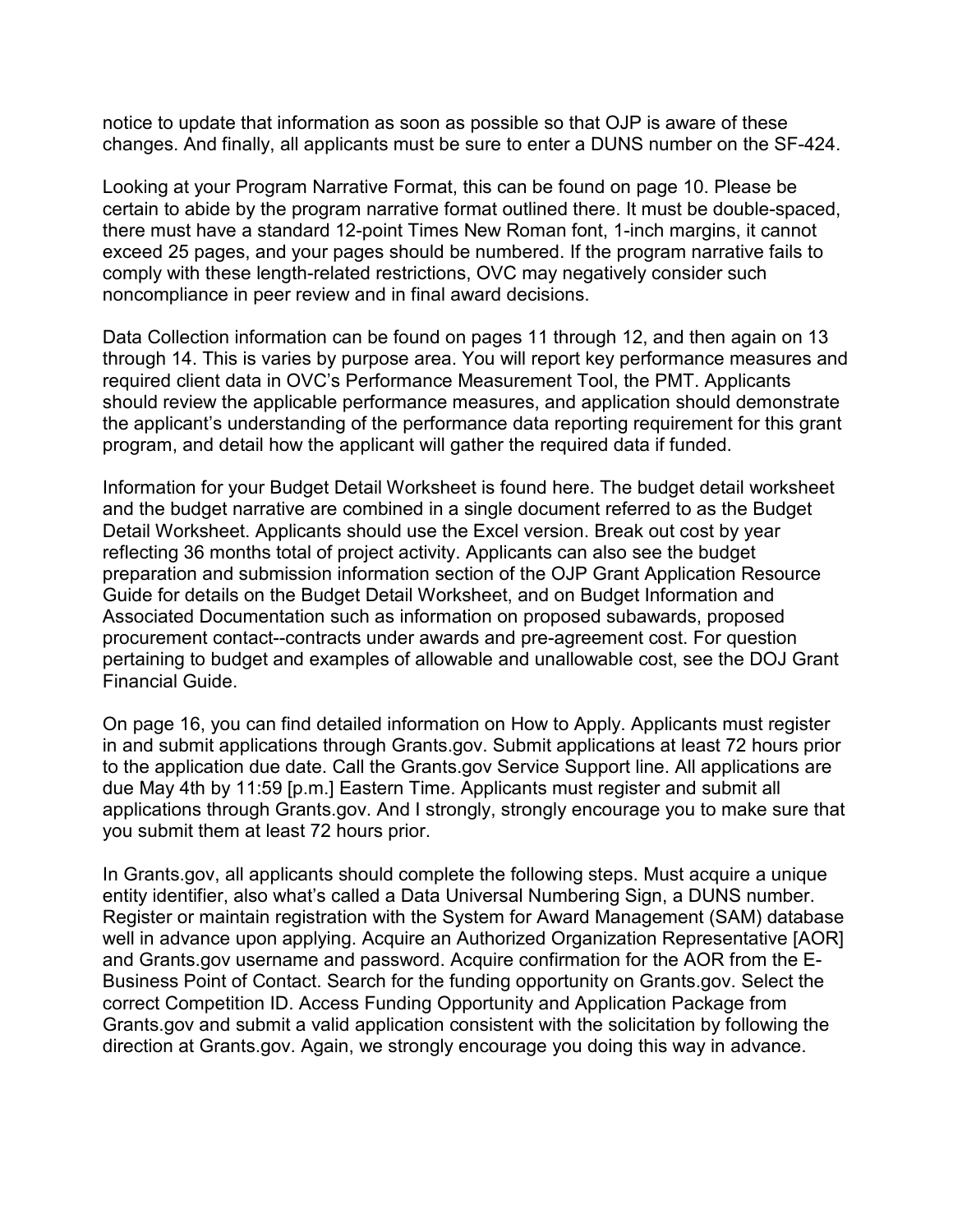are a new entity registering in the System for Award Management (SAM) or an existing entity that needs to update or renew your SAM registration, you must submit an original, As noted in the OJP Grant Application Resource Guide, Important SAM.gov alert. If you signed, notarized letter appointing the Authorized Entity Administrator within 60 days of the registration activation. Notarized letters must be submitted via U.S. Postal Service Mail. This is something you want to find out about now. I often see with our grantees their SAM will have expired and they don't even know, and that will not be considered a technical issue upon submitting your application.

 Technical Problems and Request for Late Submission. An applicant that experiences unforeseen [Grants.gov](https://Grants.gov) technical issues beyond its control that prevent it from submitting The applicant's email must describe the technical difficulties and must include a timeline of for a waiver to apply, the date of the notarized letter must be before the close date of the its application by the deadline must email the OVC contact identified within 24 hours after the application deadline to request approval to submit its application after the deadline. And you can see this information on page 2 in the OJP Grant Application Resource Guide. the applicant's submission effort, a complete grant application, the applicant's DUNS number, and any [Grants.gov](https://Grants.gov) helpdesk or SAM tracking numbers. The applicant should include the name of the solicitation in the subject line or body of the email and include a copy of the dated notarized letter provided to SAM.gov for registration, as well as any communication regarding this issue with SAM.gov and/or [Grants.gov](https://Grants.gov). To be considered solicitation. OJP does not automatically approve requests to submit a late application.

 eligible type of applicant. The application requested funding within programmatic funding \$250,000 in federal funds, OJP also must review and consider any information about the applicant that appears in the non-public segment of the Integrity and Performance System In addition, review process information can be found on pages 17 to 18 of the solicitation. Peer reviewers, internal, external, or a combination will review the application to ensure they meet the basic minimum requirements, such as the application was submitted by an constraints if applicable. The application was responsive to the scope of the solicitation. Before award decisions are made, OJP also reviews information related to the degree of risk posed by the applicant. In addition, if OJP anticipates that an award will exceed accessible through SAM, currently, the Federal Awardee Performance and Integrity Information System, also called FAPIS.

Federal Award Administration Information can be found on page 18. See the OJP Application Resource Guide for information on award notification and instructions. Award notifications made by September 30, 2020 via email through GMS to the individuals listed in the application as the point of contact and the authorizing official, detailed instructions on how to access and view the award documents, and steps to take in GMS to start the award acceptance process. Lots of legal requirements, please read carefully. Also see Administrative, National Policy, and Other Legal Requirements; Information Technology Security Clauses; and General Information about Post-Federal Award Reporting Requirements.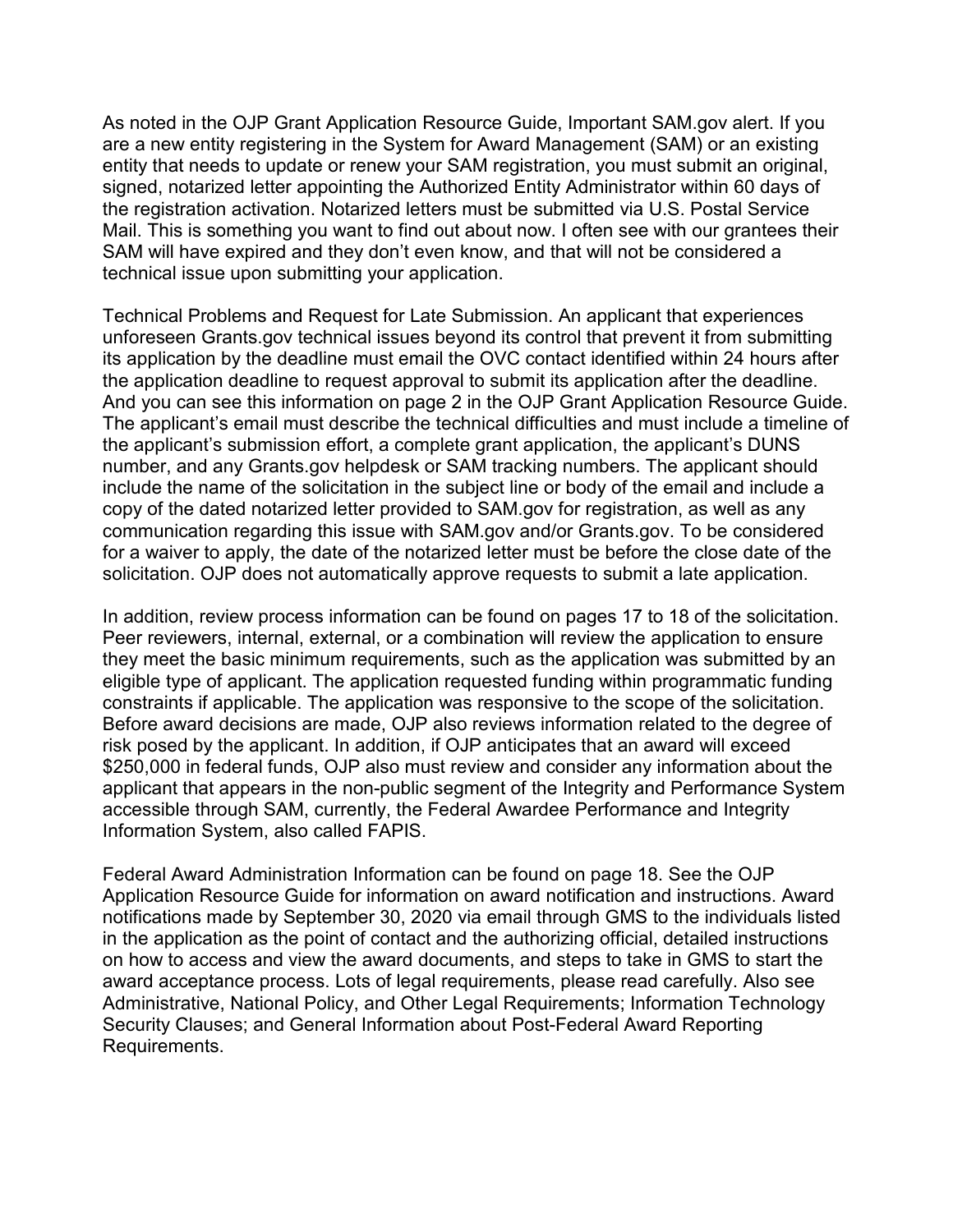Provider. And again, applications are due May 4th by 11:59 p.m., Eastern Standard Time. As a reminder, this application is the only the first step of a very involved relationship with the federal government. There are lots of federal regulations associated with execution and management of a federal grant. You must be willing and able to abide by all of these. Serious consequences associated with not following the regulations could take place if you don't. Ask for help, read everything, and ask others to read and discuss with you. Apply under the correct Competition ID number: Purpose Area 1, OVC-2020-17917 for Direct Services; Purpose Area 2, OVC-2020-17918 for Training and Technical Assistance

 minute. I said this a few times now on this webinar, your registrations have to be done way There are lots of steps. So, these are some tips. Start early. Don't wait until the last in advance, identify partners, schedule planning meetings with proposed partners. But you must submit your application at least 72 hours prior to the due date because if there are any issues that are related, that are not technical, your application will not be accepted. Make sure that you use the budget detail worksheet template and ask for the amount of funding needed. Call the [Grants.gov](https://Grants.gov) Customer Support Hotline at 1-800-518-4726 or 606- 545-5035, 24 hours, 7 days a week for technical difficulties.

OVC strongly recommends that applicants use descriptive names when labeling attachments. Some good examples would be Budget Detail Worksheet or Letters of Support. As you can see, bad examples would be other attachments or just saying File 4. Please be descriptive.

 In adding attachments, [Grants.gov](https://Grants.gov) has two categories of files for attachments, mandatory and optional. OJP receives all files attached in both categories. Do not embed mandatory attachments within another file. Please pay attention to the alert on page 2 for details on how to add, view, and delete attachments. Also, see the alert on Checking for Errors with attachments in the Registration and Submission Steps, [Grants.gov,](https://Grants.gov) of the OJP Grant Application Resource Guide. You can see page 2 for details about adding attachments.

Stay Connected to OVC. Subscribe to receive notices about OVC's programs and initiatives in one of two ways. You can text to subscribe, you can do online and visit that particular website that is on and enter your email address. And you can also follow us on social media, Facebook, Twitter, and YouTube.

 MARY JO GIOVACCHINI: Sorry about that, Stacy. I didn't realize I was on mute. This is a slide about the National Criminal Justice Reference Service and you can contact them after today's webinar if you have any remaining questions about the solicitation and need answers. They will work with Stacy to get you an answer. You can reach them via phone at [800-] 851-3420 or email them at [grants@ncjrs.gov.](mailto:grants@ncjrs.gov) They are also available via web chat and the URL for the web chat is listed on this slide. They are open 10:00 to 6:00 Monday through Friday, Eastern Time and they are open until 8:00 p.m., the date that the solicitation closes.

We also encourage you to sign up for their biweekly JUSTINFO newsletter and their weekly funding newsletter. The funding newsletter comes out each week. It will announce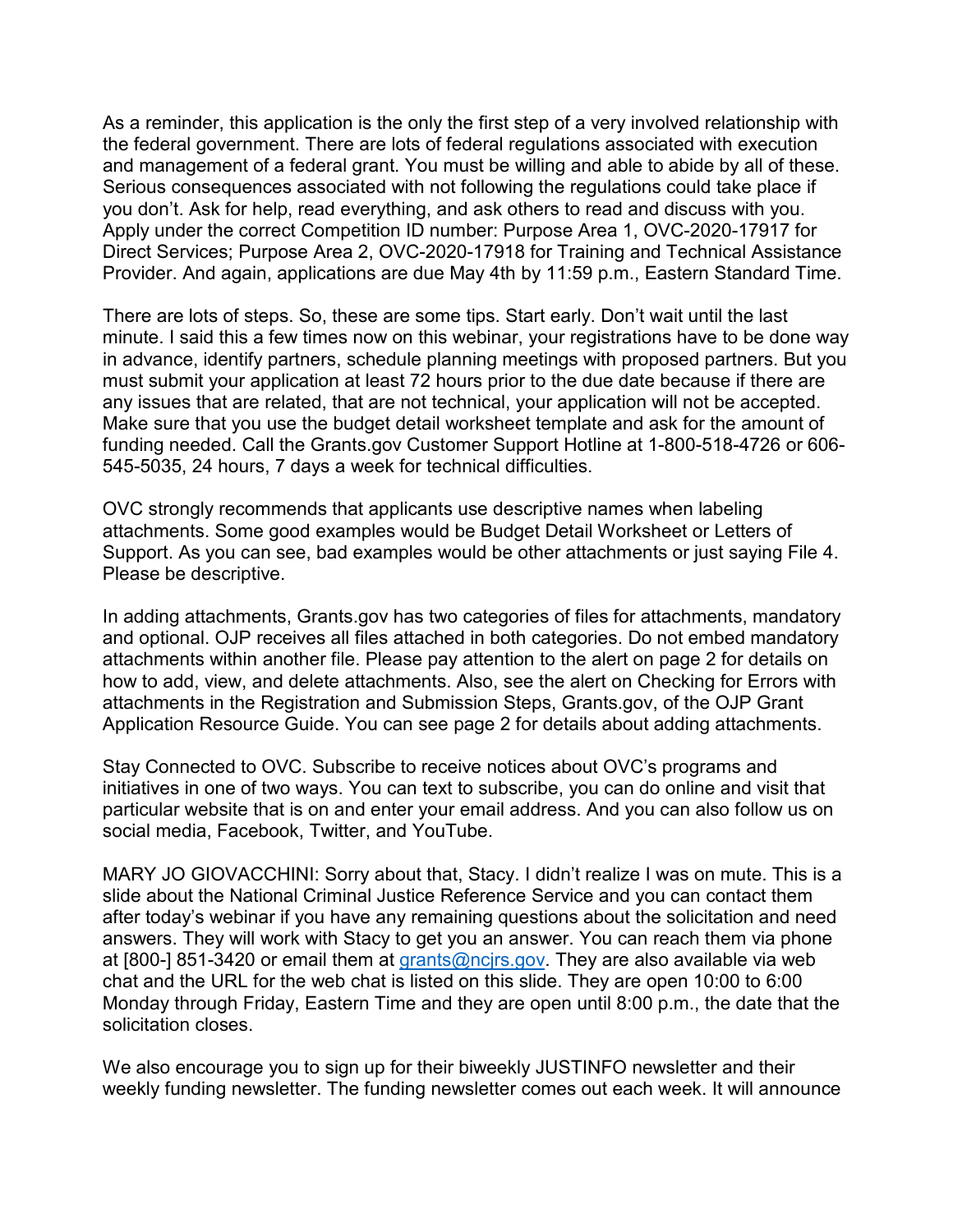opportunities for funding from all agencies within the Office of Justice Programs, notify you when there are webinars, such as today's, as well as when those--when information from those webinars have been posted.

 85--[800-]518-4726 or at 606-545-5035. They are open 24 hours a day, 7 days a week and are closed on federal holidays. You can also email them at <u>support@grants.gov</u>. Again, as Stacy has mentioned, [Grants.gov](https://Grants.gov) is available for you if you have any technical problems with uploading your application or any of the attachments. They are available at

slide instead of searching through all the slides. We have OVC's website at <u>www.ovc.gov,</u> been adding them to the chat feature and you can copy those from chat and save them This last slide before we get into the questions is just a series of websites that have been mentioned throughout today's webinar. Great--easy way for you just to go back to one the [OJP Grant Application Resource Guide,](https://www.ojp.gov/funding/Apply/Resources/Grant-App-Resource-Guide.htm) and the [DOJ Grants Financial Guide,](https://ojp.gov/financialguide/DOJ/index.htm) as well as the [Budget Detail Worksheet.](https://ojp.gov/funding/Apply/Forms/BudgetDetailWorksheet.htm) Again, these URLs are listed on the slide. Michelle has into a Word file.

 Again, and also as a reminder, we will be posting the slides a--an audio portion of this webinar as well as a transcript of the webinar and that will be done in about 5 to 7 business days. It will be added to the OVC website and we will also send you an email letting you know that that information has been posted.

 We are going to get into the questions. We have quite a few questions and hopefully we can get to all of them. As a reminder, if we do not and are unable to answer your question, you can submit it to NCJRS. Also as a reminder, please submit your questions to the Q&A box, not to the Chat Box. Any questions that have been submitted to the Chat Box, we ask that you copy them over and submit them to Q&A.

 this Grant. Does OVC not envision legal services organizations as a grantee under this So at this time, we're going to start and address our first question. "On page 6 of the RFP, legal services are listed as a potential referral source for services not provided through opportunity?"

STACY PHILLIPS: If the--if the legal--if--You have to go to eligibility requirements and if you are--if you list under those eligibility requirements, then OVC considers those applications.

 MARY JO GIOVACCHINI: "Is there a specific number of points that applicants may receive if they are addressing priority areas?"

STACY PHILLIPS: There's no specific points, but they are--they are prioritized higher than a regular applicant.

MARY JO GIOVACCHINI: "If we are current--a current 2018 grantee, can we apply for this opportunity?"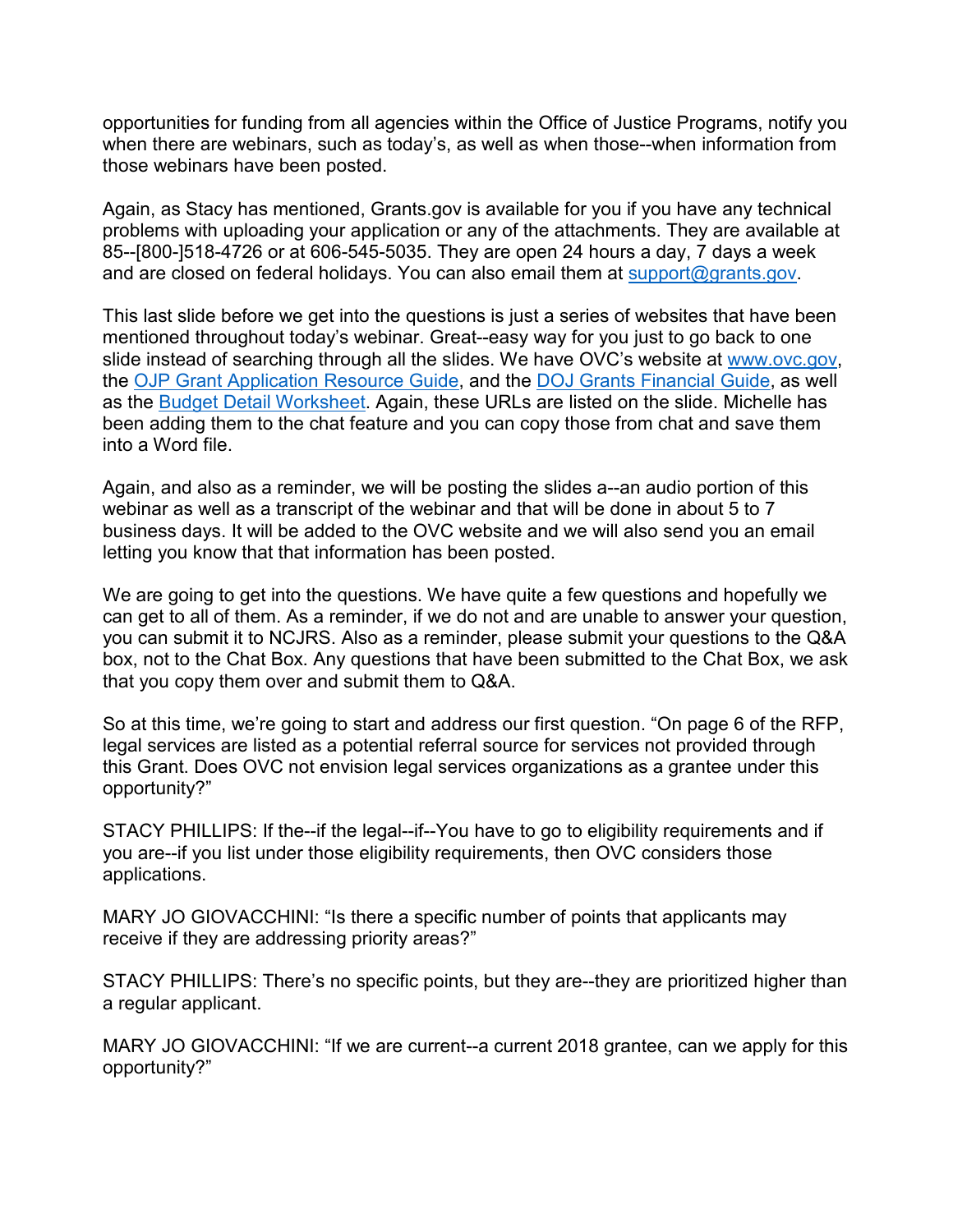STACY PHILLIPS: As I specifically said during the webinar, as long as there is no going to be doing very--that is different, then yeah. duplication of services and it's very clear in your application as to what is--what you're

 clarify if this documentation is expected from applicants in Purpose Area 2?" MARY JO GIOVACCHINI: "The descriptions on page 15 through 16 regarding documentation of rural challenges, high-poverty areas, and QOZ's require for both purpose--required for both Purpose Areas 1 and 2 of the applicants. Can OVC please

STACY PHILLIPS: The--no, it would not be required for the Technical Assistance Provider.

 victims through this RFP? Does this apply to children of incarcerated or inpatient MARY JO GIOVACCHINI: "Are youths 18 years and younger who have been removed from the homes of parents, primary caregivers, due to the parents' drug use considered treatment parents?"

 STACY PHILLIPS: So on page 5 of the solicitation, you can see how OVC is defining youth victims of the addiction crisis as well as crime victims.

MARY JO GIOVACCHINI: "If you are serving several counties and one meets the poverty standard, will you get some priority consideration?"

STACY PHILLIPS: I would assume so, but I'm not totally sure on that, to be honest with you.

MARY JO GIOVACCHINI: "Can tables be single-spaced?"

STACY PHILLIPS: You can put whatever information you want in your, you know, you just need to file the--follow the guidelines. You know, put whatever you want in your 25 pages as long as it follows the guidelines that we set out.

MARY JO GIOVACCHINI: "Can OVC please confirm that applicants may use singlespace, 10-point font for graphics, charts, and exhibits, and tables in the program narrative?"

STACY PHILLIPS: Again, as long as you follow the guidelines for the application that are listed, anything else is an addition.

 MARY JO GIOVACCHINI: "For plans--For plan for the data required for this solicitation's appeared to be relevant only to direct service providers but not to the national TTA performance measures section pages--on pages 13 and 14, several measures described provider." Is that accurate?

STACY PHILLIPS: Yes, follow the guidelines that are relevant to whatever purpose area you are applying for.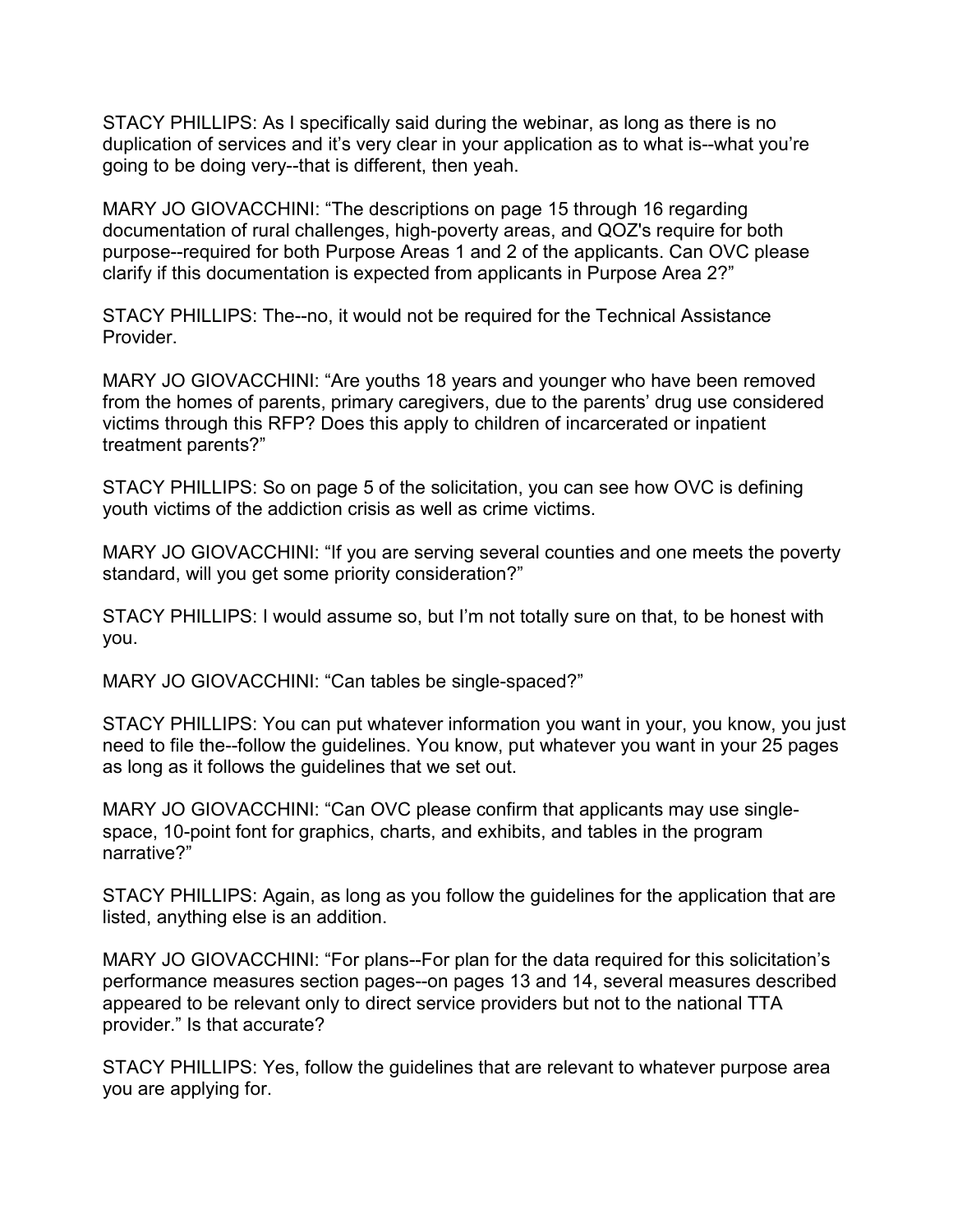MARY JO GIOVACCHINI: "Please confirm if reporting requirements for the Purpose Area 2, TTA Provider, include all listed measures for only one TTA training activities."

STACY PHILLIPS: I can't speak to that. I don't know exactly what the performance measures will be for that. So, I'm sorry. I can only speak to what's in the solicitation right now.

the PowerPoint, in about 5 to 7 business days. MARY JO GIOVACCHINI: The PowerPoint will be posted. We have a question here about

 both?" So I think they… "Can you explain further a young victim of a--addiction crisis; impacted by a drug-related offense, impacted by any type of crime, and offender is under influence of drugs, or use or

STACY PHILLIPS: All information…

MARY JO GIOVACCHINI: Sorry. Go ahead.

STACY PHILLIPS: Yeah. It's all on page 5.

Sorry. All on page 5 are the definitions regarding youth victim of the addiction crisis.

MARY JO GIOVACCHINI: "Can you explain the timeline and relationship between the current provider and currently funded sites?" The current TTA Provider…

STACY PHILLIPS: I can't--no. I'm sorry. I can't speak to that.

 MARY JO GIOVACCHINI: "Specifically, does the current TA provider award end at the same time as the current community organization provider?"

 Assistance Provider that is selected for this solicitation will begin October 1, 2020 and will be a 3-year award. STACY PHILLIPS: I can only speak about this solicitation. And so the Technical

MARY JO GIOVACCHINI: And we have asked--a question here for the ID number for Purpose Area 1. I've moved the slide. Purpose Area 1, the Competition ID is OVC-2020- 17917. And it is currently showing on the slide along with the TTA provider Competition ID, which is OVC-2020-17918.

"Since the target population is children 0 to 17, can we use the poverty rate for that age group to determine the 30-year poverty rate to qualify as a high poverty county?"

STACY PHILLIPS: You have to use the poverty rate that is listed in the solicitation.

MARY JO GIOVACCHINI: "Can a new organization apply?"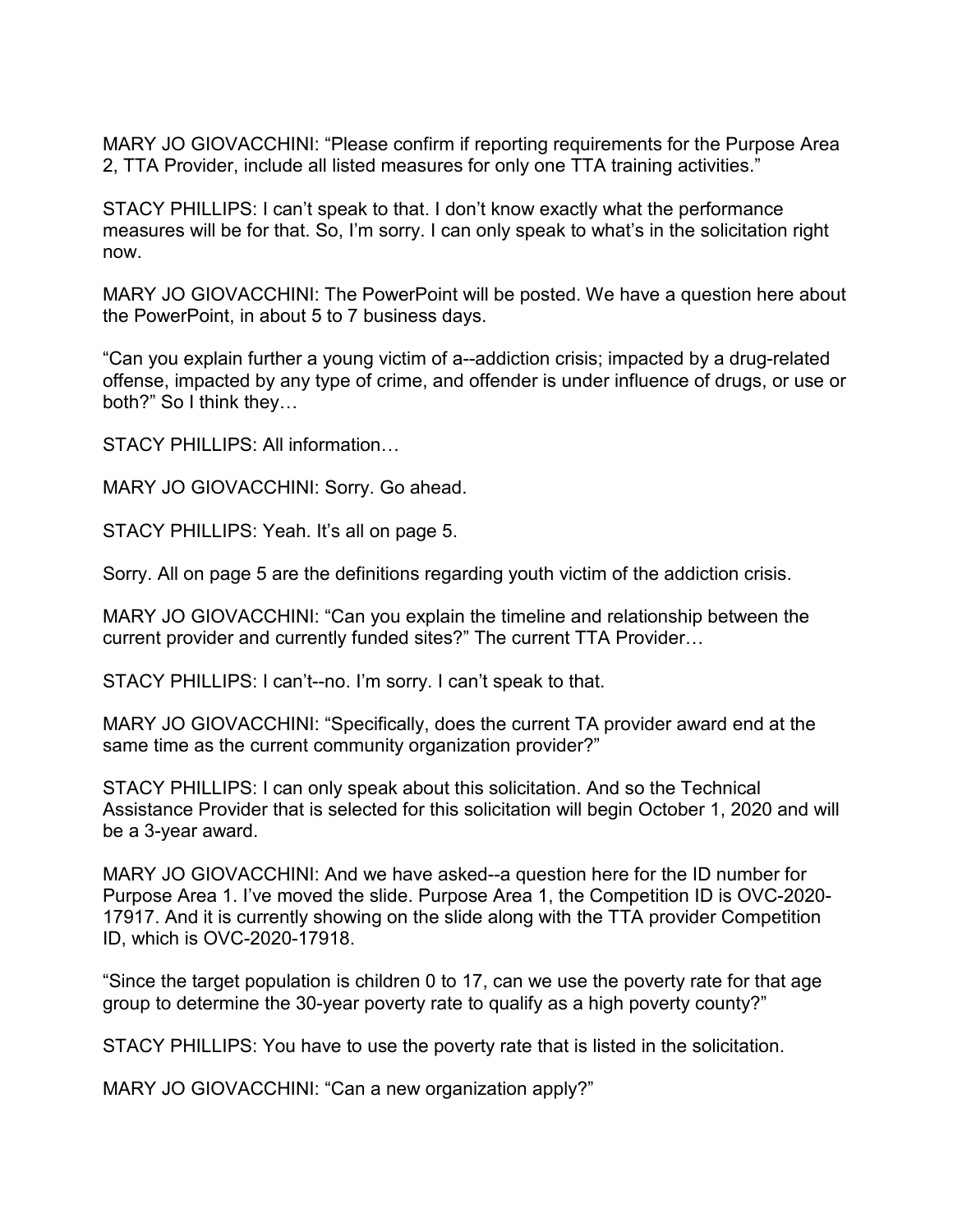STACY PHILLIPS: Yes.

 rural areas and some small cities within rural areas." MARY JO GIOVACCHINI: "Can we focus on more than one priority area? We have some

STACY PHILLIPS: I cannot speak to anybody's individual applications. I think that you develop your program the way that you want to develop your program.

 MARY JO GIOVACCHINI: "Are we considered a 2018 grantee if we received OVC funding through events joint COAP [Comprehensive Opioid Abuse Program] grant opportunity?"

 speak to that so I have no idea what grant we're referencing. STACY PHILLIPS: I--I'm not sure I really understand joint COAP grant opportunity. I can't

MARY JO GIOVACCHINI: "For Purpose Area 2 under Capabilities, the RFP states that bidders must identify key partner organizations including the treatment provider for NAS. Given the direct service nature of this requirement, is it applicable to Purpose Area 2?"

STACY PHILLIPS: I think anything that's listed in the solicitation should be followed.

 portion will be posted to the OVC website in approximately 5 to 7 business days. MARY JO GIOVACCHINI: So another question about the presentation. The presentation will not be sent out today to the attendees. The presentation, the transcript, and an audio

 crime victim? Must the case be substantiated?" "Would a child involved in an open Child Protective Service case meet the definition of

STACY PHILLIPS: I'm sorry. I can't speak to anything having to do with child welfare. But you can look on page 5 in terms of what the definitions are for crime victims.

MARY JO GIOVACCHINI: "When will awards be made for this grant opportunity?"

STACY PHILLIPS: Awards will be made for October 1, 2020.

MARY JO GIOVACCHINI: "How many letters of support are required?"

STACY PHILLIPS: Whatever is listed in the application.

MARY JO GIOVACCHINI: "Recognizing this is a 36-month grant award, if not applying this time, will there be another opportunity to apply before 36 months?"

STACY PHILLIPS: Unfortunately, I have no idea as to what future funding will entail.

MARY JO GIOVACCHINI: And that appears to be the last question that we have received in the Q&A box. If your question was not answered and you submitted it to the Chat Box,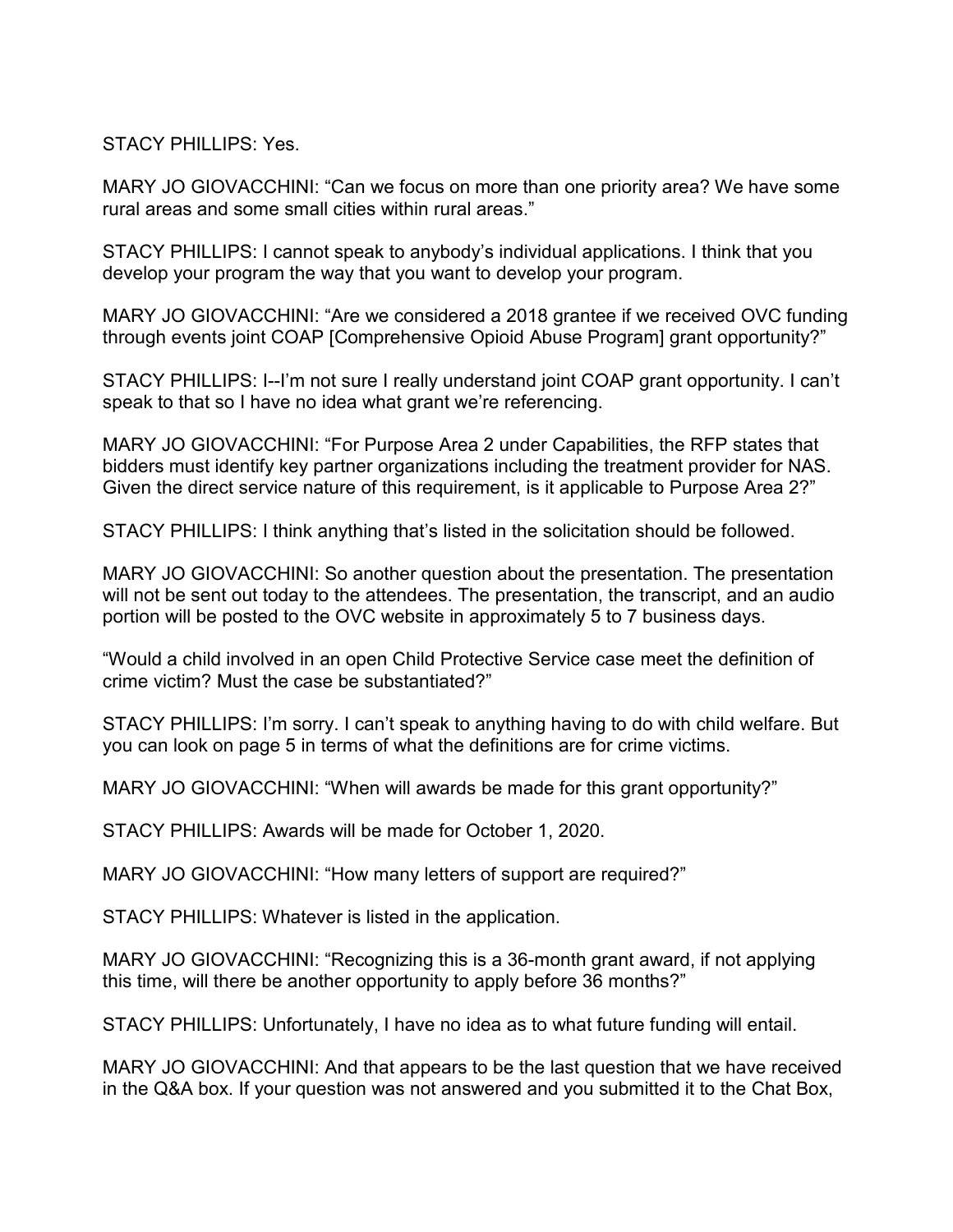you will need to recopy and put it in Q&A. And we'll give you a minute to see if you have any other questions to ask Stacy. Otherwise, you can go ahead and submit your question after today's webinar to the National Criminal Justice Reference Service. And again, as a reminder, they will work with Stacy to get an answer to your question.

 "Can funding from this grant be used for direct services for--" Hold on a second. I'm trying to figure this out here. "Can funding form this grant be used for direct services for the children along with the children?" Not really sure what that question is. It was submitted to our captioner. I'm going to need a little bit more clarification on what you're trying to get at.

"I don't see an MOU as a requirement. Can you confirm?"

STACY PHILLIPS: MOUs are typically always required if you have partners.

MARY JO GIOVACCHINI: There's another partial question here. "What is the requirement for financial?" Not really sure what the rest of that question is. So, if you could resubmit that.

Another question. "Is there a match required for this opportunity?"

 STACY PHILLIPS: Whatever is listed in the application, I do not believe there is one listed for this solicitation.

MARY JO GIOVACCHINI: "How do I get an application?"

STACY PHILLIPS: You can find everything on [Grants.gov.](https://Grants.gov) Everything is online.

 Area 1 is OVC-2020-17917 and for Purpose Area 2, the TTA, the Competition ID is OVC-MARY JO GIOVACCHINI: And again, I'm going to go back to the slide with the opportunity numbers. When you go in through, you're going to look for the main competition ID number OVC-2020-17912, and then the specific Competition ID numbers for [Purpose] 2020-17918. Again, they are showing currently on the slide.

I'm just looking through the questions.

 "Was there information requested about accompanying an OCS worker on removal of the child?"

STACY PHILLIPS: I'm sorry, what?

 MARY JO GIOVACCHINI: In not 100 percent sure. "Was there information requested about accompanying an OCS worker on removal of a child?"

 STACY PHILLIPS: I don't--I don't know what an OCS worker is and I don't know what any of that information is. I'm sorry.